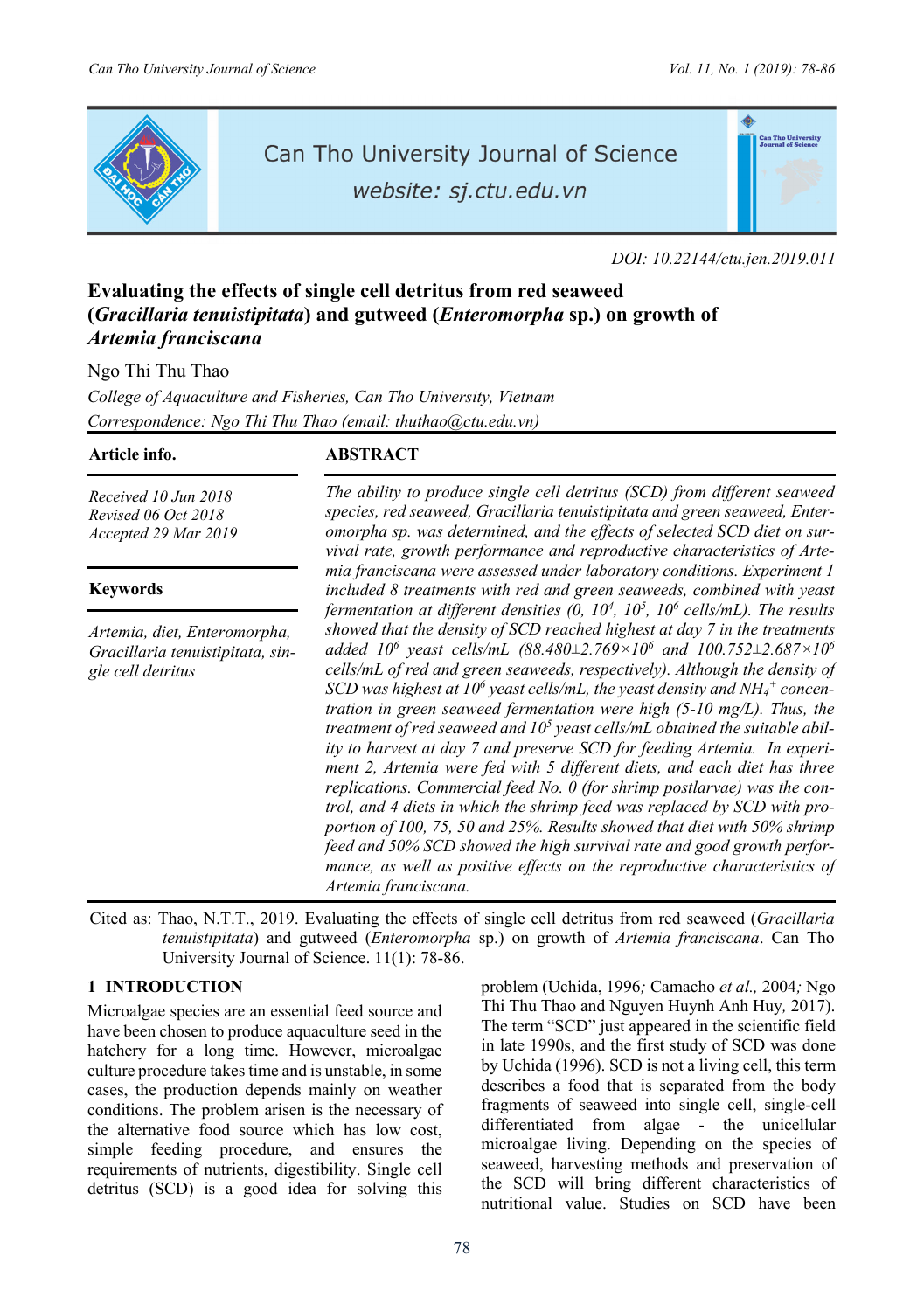conducted on *Artemia* (Uchida *et al*., 1997), the clam *Ruditapes decussatus* (Camacho *et al*., 2004), oyster *Crassostrea belcheri* (Tanyaros and Chuseingjaw, 2016), showing its potential use in aquaculture practices.

Recently, the results from Ngo Thi Thu Thao and Nguyen Huynh Anh Huy (2017) and Ngo Thi Thu Thao *et al*. (2018) showed that SCD harvested from red seaweed *Gracillaria tenuistipitata* and fermented with yeast *Saccharomyces cerevisiae* (SCD-Y) obtained the density of  $301 \times 10^4$ particles/mL. The authors also found that the diet with 100% SCD-Y or a combination of 50% SCD and 50% shrimp feed presented the relatively high survival rate, good growth performance of *Artemia*, as well as a positive influence on the maturity of *A. franciscana*. However, the source of *G. tenuistipipitata* was transported from the central region of Vietnam, and sometimes it will be shortage for SCD production. Gutweed, *Enteromorpha* sp. commonly occurred in the brackish waters in Mekong Delta of Vietnam, this green seaweed has been found in several provinces such as Soc Trang, Bac Lieu, Ca Mau and can be potential source to prepare SCD. This study was carried out to determine the ability to produce SCD from different seaweeds, *G. tenuistipitata* and *Enteromorpha* sp., and evaluate the effects of selected SCD diet on survival rate, growth performance and reproductive characteristics of *Artemia franciscana* under laboratory conditions. Results from this study will be useful in practices that the feed sources for filter feeders such as zooplankton, crustacean or bivalve mollusks can be actively handled in the laboratories or hatcheries.

## **2 MATERIALS AND METHODS**

There were 2 experiments in this study. The first experiment was conducted to evaluate the yield and proximate composition of SCD from different seaweed sources. In second experiment, the best SCD product in term of density and proximate composition was used as a feed for *Artemia franciscana* to assess the growth performance, survival rate and reproduction of this species.

### **2.1 Experiment 1: Evaluating the yield and proximate compositions of SCD from red seaweed, G. tenuistipitata and gutweed,**  *Enteromorpha* **sp.**

Dried red seaweed was bought from market in Nha Trang, Khanh Hoa province, and gutweed was collected from canals in Bac Lieu province. At the laboratory, fresh gutweeds were rinsed, removed debris and bio-fouling organisms, and then materials were dried indoor for 24-48 hours depending on weather conditions. Both seaweed sources then were ground separately with blender to obtain powder before applying techniques to prepare SCD. The reverse osmosis technique of Tanyaros *et al*. (2014) was modified to produce SCD, which includes three steps. Step 1: 100 grams dry seaweed was homogenized by using food blender and sieved through a 200  $\mu$ m mesh screen. Step 2: 10 grams product from step 1 and 250 mL freshwater was placed into 500 mL Erlenmeyer flask. The samples were shaken at 100 rpm within 2 hours. Step 3: SCD was harvested after supplying yeast (for fermentation) and 70 mg/L glucose (nutritional solution for yeast) within 48 hours. Then SCD was sieved through a 50 µm mesh screen.

The experiment included 8 treatments and four replications for each treatment as follows: 1) red seaweed without yeast adding (RS0); 2) red seaweed +  $10^6$  yeast cells/mL (RS10<sup>6</sup>); 3) red seaweed +  $10^5$  yeast cells/mL (RS10<sup>5</sup>); 4) red seaweed +  $10^4$  yeast cells/mL (RS10<sup>4</sup>); 5) green seaweed without yeast adding (GS0); 6) green seaweed +  $10^6$  yeast cells/mL (GS10<sup>6</sup>); 7) green seaweed +  $10^5$  yeast cells/mL (GS10<sup>5</sup>); 8) green seaweed +  $10^4$  yeast cells/mL (GS10<sup>4</sup>).

## *2.1.1 Data collection*

pH value, NO<sub>2</sub> andNH<sub>4</sub>/NH<sub>3</sub> concentrations were checked at day 1, 4, 7, and 10 by SERA test kits (Germany).

### *2.1.2 Evaluating the yield and proximate compositions of SCD*

Samples to determine the density of SCD and yeast were collected at day 1, 4, 7 and 10. Improved Newbauer was used for cell counting and the formula as follows:

$$
N\left(\frac{cell(s)}{ml}\right) = \frac{n}{64} \times 10^4
$$

Where: n is total of SCD/yeast cells counted in 64 small boxes in counting chamber.

Solutions of red or green seaweeds were centrifuged, dried at 60°C in oven for 24 hours and sent to laboratory to analyze proximate compositions such as protein, lipid, carbohydrate, fiber, calcium, phosphorus and ash (AOAC, 2000).

#### **2.2 Experiment 2: Evaluating the effects of SCD from red seaweed on growth performance, survival rate and reproduction of** *Artemia franciscana*

## *2.2.1 Experiment design and management*

The best result from experiment  $1 \ (10^5 \text{ yeast})$ cells/mL in the fermentation of red seaweed to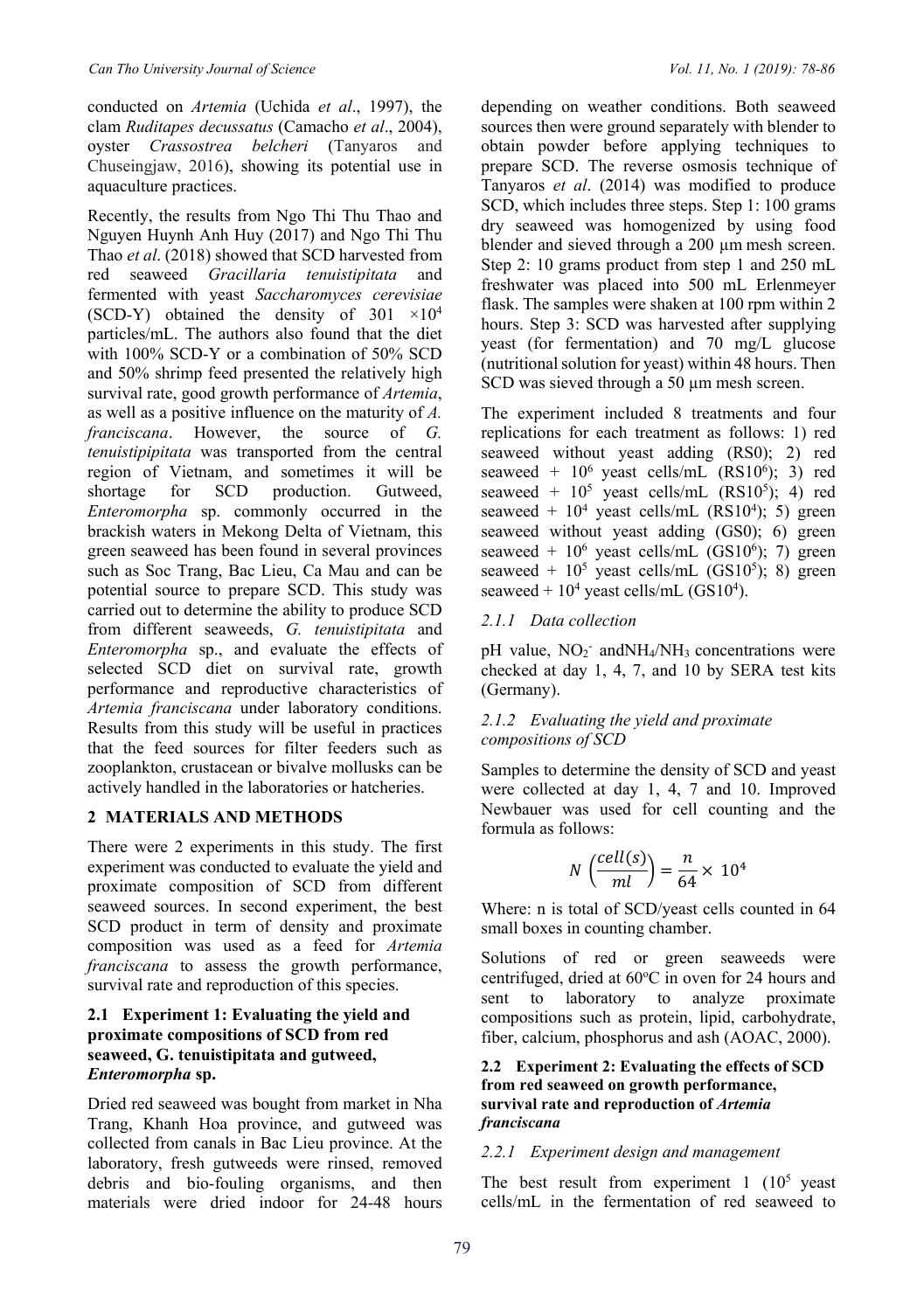prepare SCD) was selected for feeding *Artemia* in experiment 2. Some criteria such as the highest SCD density and lowest density of yeast. In addition, some environmental parameters such as pH, concentration of  $NO<sub>2</sub>$  and  $NH<sub>4</sub>/NH<sub>3</sub>$  were also considered to select the best SCD product.

In experiment 2, *Artemia* individuals were fed by microalgae *Chaetoceros* sp. during the first two days. From day 3 onwards, different diets and four replications for each were fed as follows: Treatment 1 (control, CF): 100% commercial feed; Treatment 2 (S100): 100% SCD; Treatment 3 (S75): 75% SCD + 25% artificial feed; Treatment 4 (S50): 50% SCD + 50% artificial feed; Treatment 5 (S25): 25% SCD + 75% artificial feed.

SCD preparation: Red seaweed was fermented with 105 yeast cells/mL and 70mg/L glucose. SCD was harvested at day 7 after centrifuging and drying (at 60°C during 24 hours), then SCD product was stored at 4o C to feed *Artemia.*

Incubating Artemia cyst: *Artemia* cysts were incubated with one litter seawater 30‰. Aeration and lighting were used continuously during incubation. After 20-24 hours, aeration tube was used to collect newly hatched larvae which were then counted to arrange into the glass bottles to culture.

Artemia culture: Twenty glass bottles contented of 2 litters of seawater 30‰. Newly hatching *Artemia* was released at density of 100 inds./L. Aeration and lighting were supplied continuously during culture period. *Artemia* was fed three times per day at 7 am, 2 pm and 9 pm. On first day, all *Artemia* was fed with *Chaetoceros* algae at the density of 50,000 cells/mL. Next day, it was 100,000 cells/mL. From the third day, *Artemia* was fed with five feeding treatments above. Commercial feed for tiger shrimp postlarvae (40-42% protein) was dipped in seawater 30‰ for 15 minutes before filtering through a 50 µm mesh. The amount of feed for *Artemia* was based on the calculation of Nguyen Van Hoa *et al*. (2007). Water in each *Artemia* cultured bottle was renewed 30% every 3 days.

#### *2.2.2 Data collection*

#### *a. Environmental parameters*

pH value,  $NO<sub>2</sub>$  and  $NH<sub>4</sub>/NH<sub>3</sub>$  concentrations were checked in *Artemia* bottles at the day 1, 5, 9, 13, 17 and 21 by test kits (SERA of Germany). Temperature was recorded daily at 7 am and 2 pm. Salinity was maintained around 30‰ during culture period.

#### *b. Growth performance, survival rate and reproduction of Artemia*

Samples of 10 *Artemia* from each cultured bottle were collected and fixed in formalin solution to measure total length. Total length of *Artemia* was measured at day 1, 5, 9, 13, 17 and 21 from head to the end of tail through a binocular fitted with micrometer eyepiece.

Formula:

$$
L\ (mm) = \frac{A}{10} \times \frac{1}{\gamma}
$$

Where: L: length of *Artemia* (mm), A: the length under binocular, γ: magnification

The number of alive *Artemia* was counted at day 7, 14 and 21 to calculate survival rate, the following formula:

$$
SR(\%) = \frac{N_2 \times 100}{N_1}
$$

Where:  $N_1$ : initial number of *Artemia*,  $N_2$ : the number of *Artemia* at collecting time

When *Artemia* started matching, each couple was collected, recorded and transferred into a new bottle. A number of 15 males and 15 females were collected to determine the length at first matching. Every three days from the first matching, 15 gravity females from each treatment were collected to determine fecundity and reproductive mode.

Matching rate:

$$
MR(\%) = \frac{C \times 2 \times 100}{M}
$$

Where: C: number of couples, M: initial number of *Artemia*

Fecundity (embryo/female) of female *Artemia* was determined by sampling of 15 females in each treatment, and then brood sack was operated to count the number of embryos inside.

#### **2.3 Statistical analysis**

Data analysis was done by one-way ANOVA to compare the differences between the mean values of the treatments by Duncan test in SPSS 22 at significance level of 0.05.

## **3 RESULTS**

**3.1 Experiment 1: Evaluating the yield and proximate compositions of SCD from red**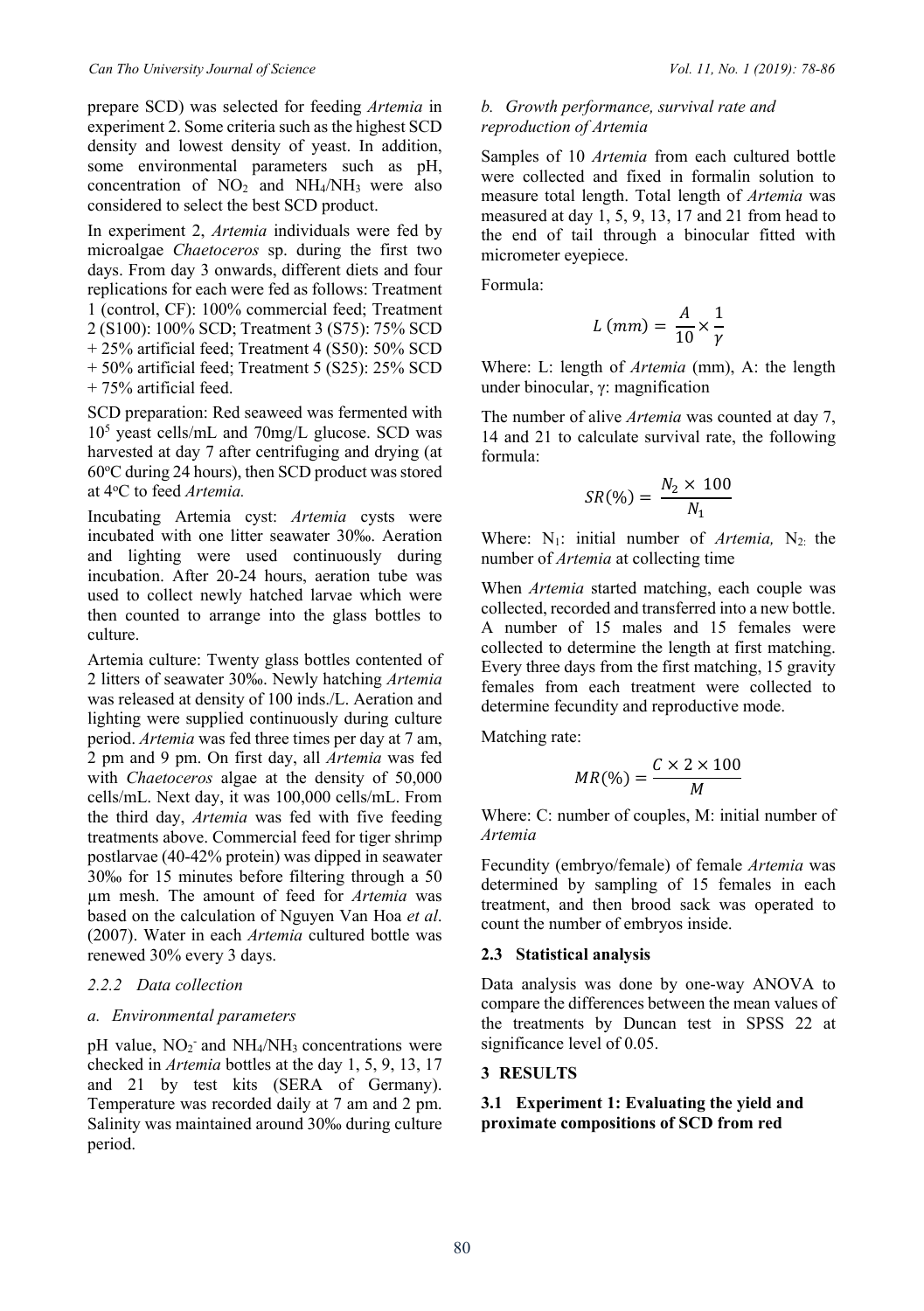### **seaweed***, G. tenuistipitata* **and gutweed,**  *Enteromorpha* **sp.**

#### *3.1.1 Variation of environmental parameters*

The pH fluctuated from  $4.85\pm0.08$  to  $7.95\pm0.08$ , depending on the fermented days and seaweed powder sources. The treatments with red seaweed showed lower pH value which decreased during the experiment period. For the treatments with red seaweed, RC0 showed the highest pH value and was significantly different from the others in day 1, 7 and 10.

**Table 1: Mean of pH values in SCD solutions of different seaweeds** 

The fluctuations of pH among treatments of red seaweed with different yeast densities were tightly  $(4.85\pm0.08$  to  $5.25\pm0.08$ ) and did not show clearly the significant difference. Whereas, pH values were high in green seaweed fermented solutions and increased from  $6.45\pm0.08$  to  $7.95\pm0.08$  during the experiment. The difference of pH between two kinds of seaweed might cause the action of decomposing microorganisms.

|                   |                               | Day of experiment            |                               |                              |
|-------------------|-------------------------------|------------------------------|-------------------------------|------------------------------|
| <b>Treatments</b> |                               |                              |                               | 10                           |
| RS10 <sup>6</sup> | $5.10 \pm 0.16$ <sup>ab</sup> | $4.85 \pm 0.08$ <sup>a</sup> | $4.90 \pm 0.07$ <sup>ab</sup> | $4.90 \pm 0.11$ <sup>a</sup> |
| RS10 <sup>5</sup> | $5.00 \pm 0.04$ <sup>a</sup>  | $4.85 \pm 0.08$ <sup>a</sup> | $4.85 \pm 0.08^{\text{a}}$    | $4.85 \pm 0.05^{\text{a}}$   |
| RS10 <sup>4</sup> | $5.00 \pm 0.07$ <sup>a</sup>  | $4.85 \pm 0.05^{\text{a}}$   | $5.00 \pm 0.04^b$             | $5.00 \pm 0.43$ <sup>a</sup> |
| R <sub>S0</sub>   | $5.25 \pm 0.08$ <sup>b</sup>  | $4.90 \pm 0.07$ <sup>a</sup> | 5.15 $\pm$ 0.08 $\rm{c}$      | $5.10\pm0.43^{\rm b}$        |
| GS10 <sup>6</sup> | $6.60 \pm 0.07$ <sup>B</sup>  | $7.30 \pm 0.07$ <sup>A</sup> | $7.60 \pm 0.15$ <sup>AB</sup> | $7.90 \pm 0.07^{\rm B}$      |
| GS10 <sup>5</sup> | $6.65 \pm 0.05^{\rm B}$       | $7.25 \pm 0.12^{\rm A}$      | $7.80 \pm 0.43$ <sup>B</sup>  | $7.95 \pm 0.08^{\rm B}$      |
| GS10 <sup>4</sup> | $6.60 \pm 0.04$ <sup>B</sup>  | $7.25 \pm 0.11^{\rm A}$      | $7.80 \pm 0.43^{\rm B}$       | $7.90 \pm 0.04^{\rm B}$      |
| GS <sub>0</sub>   | $6.45 \pm 0.08$ <sup>A</sup>  | $7.30\pm0.13^{\rm A}$        | $7.45 \pm 0.15^{\text{A}}$    | $7.70 \pm 0.11^{\text{A}}$   |

*Data with different normal or capital letters in the same column showed the significant difference (p<0.05)*

In treatments of red seaweed, NH<sub>4</sub>+ concentration was low and fluctuated from 0.25±0.25 to 1.0±0.82 mg/L. Whereas, the treatment with green seaweed showed very high concentrations of  $NH_4^+$  (5.0 to 10mg/L). The results may cause the strong decomposing action of microorganisms. Different seaweed

also showed the different fiber structure, green seaweed was soft and easy to separate, whereas red seaweed was hard and difficult to separate. The results showed that after fermentation, red seaweed contented higher fiber than green seaweed (9.6% and 3.86% for red and green seaweeds, respectively).

| Table 2: Mean of NH <sub>4</sub> + concentration (mg/L) in SCD solutions from different seaweeds |  |
|--------------------------------------------------------------------------------------------------|--|
|--------------------------------------------------------------------------------------------------|--|

| <b>Treatments</b> |                              | Day of experiment            |                              |                              |
|-------------------|------------------------------|------------------------------|------------------------------|------------------------------|
|                   |                              |                              |                              | 10                           |
| RS10 <sup>6</sup> | $0.50 \pm 0.00$ <sup>a</sup> | $1.00 \pm 0.22$ <sup>a</sup> | $1.00 \pm 0.22$ <sup>a</sup> | $1.00 \pm 0.22$ <sup>a</sup> |
| RS10 <sup>5</sup> | $0.50 \pm 0.22$ <sup>a</sup> | $1.00 \pm 0.22$ <sup>a</sup> | $1.00 \pm 0.22$ <sup>a</sup> | $1.00 \pm 0.22$ <sup>a</sup> |
| RS10 <sup>4</sup> | $0.50 \pm 0.22$ <sup>a</sup> | $1.00 \pm 0.00$ <sup>a</sup> | $1.00 \pm 0.36$ <sup>a</sup> | $1.00 \pm 0.22$ <sup>a</sup> |
| R <sub>S0</sub>   | $0.50 \pm 0.25^{\text{a}}$   | $1.00 \pm 0.35^{\text{a}}$   | $1.00 \pm 0.35$ <sup>a</sup> | $1.00 \pm 0.82$ <sup>a</sup> |
| GS10 <sup>6</sup> | $5.00 \pm 2.17$ <sup>A</sup> | $10.00 \pm 0.00^{\rm A}$     | $10.00 \pm 0.00$             | $10.00 \pm 0.00$             |
| GS10 <sup>5</sup> | $7.50 \pm 2.50$ <sup>A</sup> | $10.00 \pm 0.00^{\text{A}}$  | $10.00 \pm 0.00$             | $10.00 \pm 0.00$             |
| GS10 <sup>4</sup> | $7.50\pm2.50^{\mathrm{A}}$   | $10.00 \pm 0.00^{\rm A}$     | $10.00 \pm 0.00$             | $10.00 \pm 0.00$             |
| GS <sub>0</sub>   | $5.00\pm1.73$ <sup>A</sup>   | $10.00 \pm 1.17^{\text{A}}$  | $10.00 \pm 0.00$             | $10.00 \pm 0.00$             |

*Data with different normal or capital letters in the same column showed the significant difference (p<0.05)*

In this study,  $NO<sub>2</sub>$  concentration was really low and not significantly different among the treatments  $(p>0.05)$ , despite of red or green seaweed sources.

The reason might be from the short time of fermentation, so there was no presence of bacteria to convert  $NH_4^+/\text{NH}_3$  to  $NO_2$ .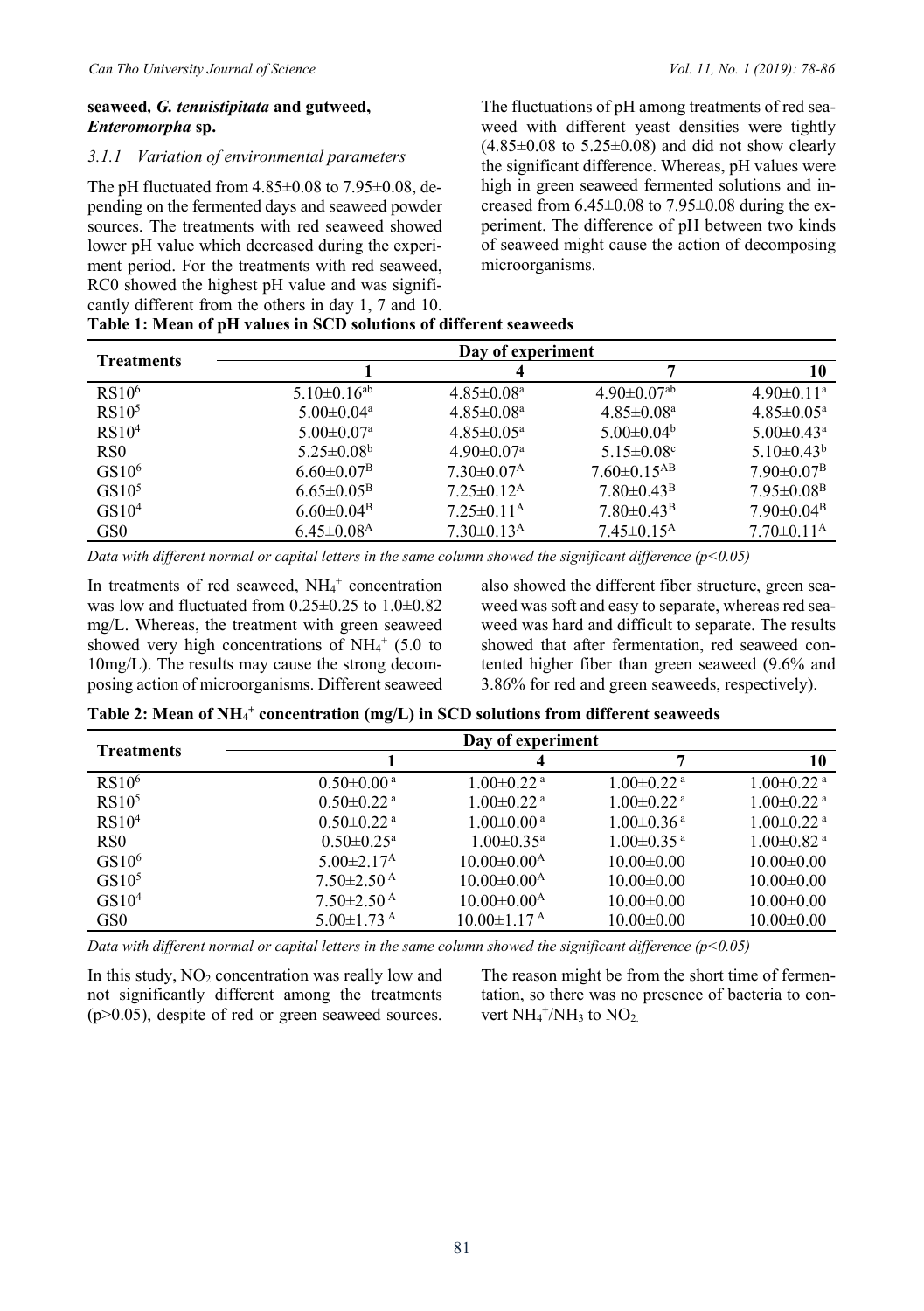| <b>Treatments</b> |      | Day of experiment          |                            |                              |
|-------------------|------|----------------------------|----------------------------|------------------------------|
|                   |      | 4                          | 7                          | 10                           |
| RS10 <sup>6</sup> | 0.00 | $0.00 \pm 0.00^{\rm a}$    | $0.00 \pm 0.00^{\text{a}}$ | $0.00 \pm 0.00^a$            |
| RS10 <sup>5</sup> | 0.00 | $0.00 \pm 0.00^{\text{a}}$ | $0.00 \pm 0.00^{\text{a}}$ | $0.00 \pm 0.00^{\rm a}$      |
| RS10 <sup>4</sup> | 0.00 | $0.00 \pm 0.00^{\text{a}}$ | $0.00 \pm 0.00^{\text{a}}$ | $0.25 \pm 0.25^{\mathrm{a}}$ |
| RS <sub>0</sub>   | 0.00 | $0.00 \pm 0.00^a$          | $0.00 \pm 0.00^a$          | $0.50 \pm 0.22$ <sup>a</sup> |
| GS10 <sup>6</sup> | 0.00 | $0.00 \pm 0.00^{\rm A}$    | $0.00 \pm 0.00^{\rm A}$    | $0.00 \pm 0.00^{\rm A}$      |
| GS10 <sup>5</sup> | 0.00 | $0.00 \pm 0.00^{\rm A}$    | $0.00 \pm 0.00^{\rm A}$    | $0.00 \pm 0.00^{\rm A}$      |
| GS10 <sup>4</sup> | 0.00 | $0.00 \pm 0.00^{\rm A}$    | $0.00 \pm 0.00^{\rm A}$    | $0.25 \pm 0.25$ <sup>A</sup> |
| GS <sub>0</sub>   | 0.00 | $0.00 \pm 0.00^{\rm A}$    | $0.00 \pm 0.00^{\rm A}$    | $0.50 \pm 0.22$ <sup>A</sup> |

| Table 3: Mean of concentration $NO2(mg/L)$ in SCD solutions from different seaweeds |  |  |  |  |  |  |  |  |
|-------------------------------------------------------------------------------------|--|--|--|--|--|--|--|--|
|-------------------------------------------------------------------------------------|--|--|--|--|--|--|--|--|

*Data with different normal or capital letters in the same column showed the significant difference (p<0.05)*

#### *3.1.2 Variation of SCD densities*

After harvesting, SCD was microscopic particles, in various size with light green color and smaller than yeast cells. In both red and green seaweed fermented solutions, the highest SCD density was presented in the treatment adding  $10^6$  yeast cells/mL at day 7  $(88.48\pm2.77\times10^6 \text{ cells/mL} \text{ and } 100.75\pm2.69\times10^6 \text{ cm}$ 

cells/mL), then followed by treatment fermented with  $10^5$  yeast cells/mL  $(69.92 \pm 1.28 \times 10^6 \text{ cells/mL}$ and 92.25±1.70×10<sup>6</sup> cells/mL). SCD density decreased obviously at day 10 in all treatments. While with control treatment, the SCD density reached the highest density at day 4 ( $18.29 \pm 0.58 \times 10^6$  cells/mL and  $54.4 \pm 1.67 \times 10^6$  cells/mL), and then decreased (Table 4).

| Table 4: SCD densities in different treatments (million cells/mL) |  |  |  |  |  |
|-------------------------------------------------------------------|--|--|--|--|--|
|-------------------------------------------------------------------|--|--|--|--|--|

|                   | Day of experiment             |                               |                               |                               |  |  |
|-------------------|-------------------------------|-------------------------------|-------------------------------|-------------------------------|--|--|
| <b>Treatments</b> |                               |                               |                               | 10                            |  |  |
| RS10 <sup>6</sup> | $28.34 \pm 0.77$ <sup>d</sup> | $66.2 \pm 2.52$ <sup>d</sup>  | $88.48 \pm 2.77$ <sup>d</sup> | $56.58 \pm 0.98$ <sup>d</sup> |  |  |
| RS10 <sup>5</sup> | $24.25 \pm 1.13$ °            | $51.46 \pm 2.60$ <sup>c</sup> | $69.92 \pm 1.28$ <sup>c</sup> | $39.26 \pm 1.11$ °            |  |  |
| RS10 <sup>4</sup> | $17.35 \pm 0.83^b$            | $33.59 \pm 1.90^b$            | $43.45 \pm 1.46^b$            | $25.12 \pm 1.07$ <sup>b</sup> |  |  |
| RS0               | $14.22 \pm 1.34$ <sup>a</sup> | $18.29 \pm 0.58$ <sup>a</sup> | $16.04 \pm 0.42^{\text{a}}$   | $8.77 \pm 0.45$ <sup>a</sup>  |  |  |
| GS10 <sup>6</sup> | $69.98 \pm 1.53^D$            | 94.40 $\pm$ 2.23 <sup>D</sup> | $100.75 \pm 2.69^D$           | $85.05 \pm 0.71^D$            |  |  |
| GS10 <sup>5</sup> | 59.99 $\pm$ 1.77 <sup>C</sup> | $70.61 \pm 0.98$ <sup>C</sup> | $92.25 \pm 1.70$ <sup>C</sup> | $67.02 \pm 1.11$ <sup>C</sup> |  |  |
| GS10 <sup>4</sup> | $50.93 \pm 2.31$ <sup>B</sup> | $60.94 \pm 1.13^{\rm B}$      | $73.73 \pm 1.67^B$            | $45.90 \pm 1.66$ <sup>B</sup> |  |  |
| GS <sub>0</sub>   | $42.45 \pm 1.57$ <sup>A</sup> | 54.40 $\pm$ 1.67 <sup>A</sup> | $40.01 \pm 1.23$ <sup>A</sup> | $23.50 \pm 0.87$ <sup>A</sup> |  |  |

*Data with different normal or capital letters in the same column showed the significant difference (p<0.05)* 

Table 5 showed that the density of yeast increased with time during the experiment. The treatment with highest yeast density adding resulted in highest

number at day 10  $(365.85 \pm 5.21 \times 10^4 \text{ cells/mL}$ ,  $390.2 \pm 5.17 \times 10^4$  cells/mL for red and green seaweed, respectively).

| Table 5: Yeast densities in different treatments (thousands cells/mL) |  |  |
|-----------------------------------------------------------------------|--|--|
|-----------------------------------------------------------------------|--|--|

| <b>Treatments</b> |                               | Day of experiment              |                                |                                |
|-------------------|-------------------------------|--------------------------------|--------------------------------|--------------------------------|
|                   |                               |                                |                                | 10                             |
| RS10 <sup>6</sup> | $98.5 \pm 7.45$ <sup>d</sup>  | $126.95\pm8.92$ <sup>d</sup>   | $262.35 \pm 5.24$ <sup>d</sup> | $390.2 \pm 5.17$ <sup>d</sup>  |
| RS10 <sup>5</sup> | $10.15 \pm 0.62$ <sup>c</sup> | $11.92 \pm 0.92$ <sup>c</sup>  | $71.13 \pm 1.95$ <sup>c</sup>  | $101.36 \pm 4.89$ <sup>c</sup> |
| RS10 <sup>4</sup> | $1.03 \pm 0.08^b$             | $1.16 \pm 0.08^b$              | $15.05 \pm 0.26^b$             | $29.35 \pm 0.84^b$             |
| R <sub>S0</sub>   | $\theta$ <sup>a</sup>         | $\mathbf{0}^{\mathrm{a}}$      | $^{0a}$                        | O <sup>a</sup>                 |
| GS10 <sup>6</sup> | $98.50 \pm 3.64^{\text{D}}$   | $119.75 \pm 8.30^{\mathrm{D}}$ | $270.45 \pm 1.76$ <sup>D</sup> | $365.85 \pm 5.21^{\mathrm{D}}$ |
| GS10 <sup>5</sup> | $10.0 \pm 0.69$ <sup>C</sup>  | $12.35 \pm 0.41$ <sup>C</sup>  | 69.97 $\pm$ 2.23 <sup>C</sup>  | $125.70 \pm 5.26$ <sup>C</sup> |
| GS10 <sup>4</sup> | $0.99 \pm 0.03^{\rm B}$       | $1.28 \pm 0.05^{\rm B}$        | $16.90\pm0.58^{\rm B}$         | $37.23 \pm 2.26^{\rm B}$       |
| GS <sub>0</sub>   | $0^{\rm A}$                   | $0^{\rm A}$                    | $0^{\rm A}$                    | $0^{\rm A}$                    |

*Data with different normal or capital letters in the same column showed the significant difference (p<0.05)* 

#### *Proximate composition of SCD*

Proximate compositions of SCD from red and green seaweeds were illustrated in Table 6. Both red and green seaweeds after fermentation with yeast showed the increase in percentages of protein, fiber, ash and calcium while carbohydrate, phosphorus and lipid were decreased. SCD of red seaweed contented higher percentage of protein, lipid, fiber and carbohydrate than in SCD of green seaweed.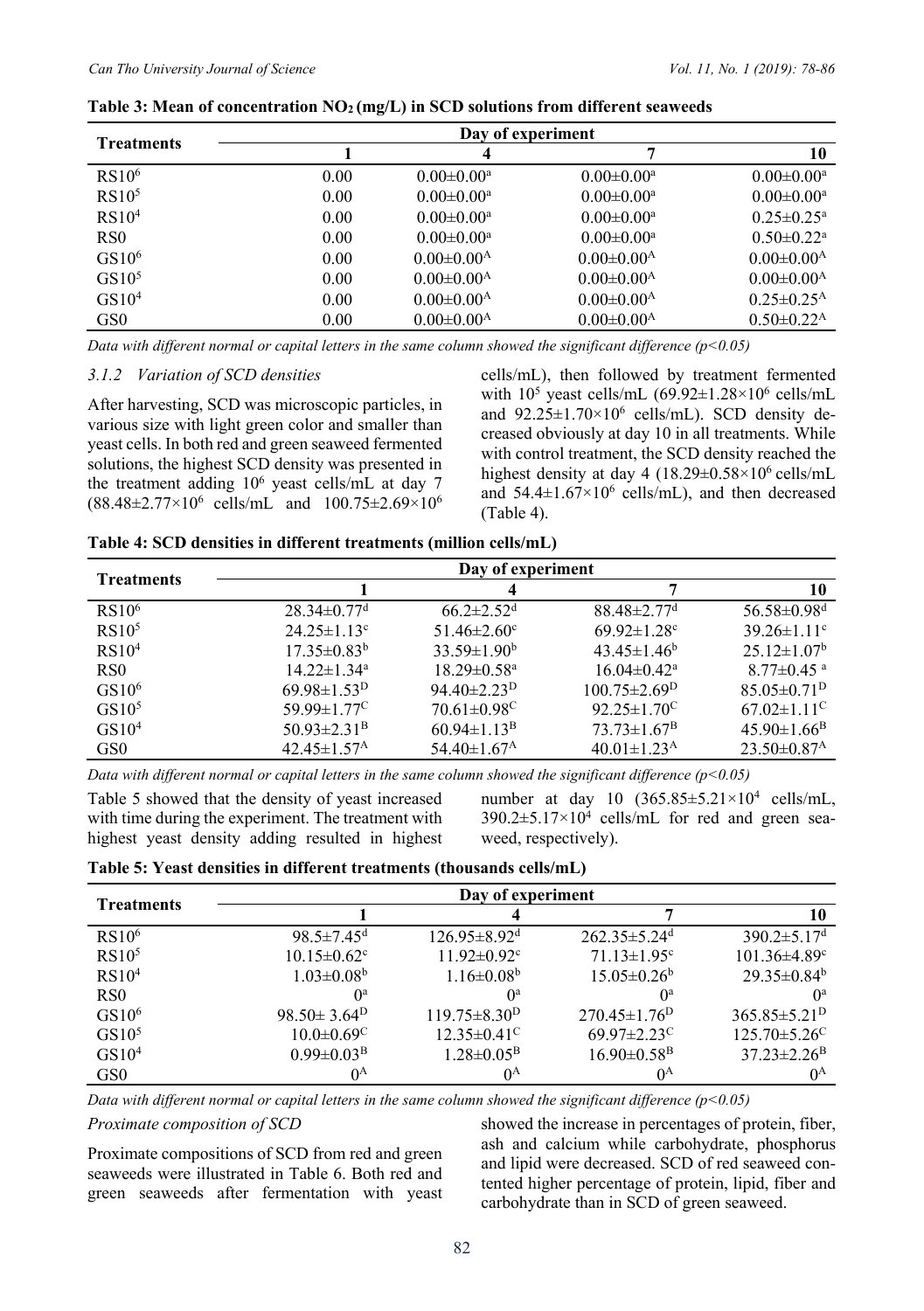Therefore, this fermented formula was applied to produce SCD for feeding *Artemia* in the 2nd experiment.

| Table 6: Proximate compositions of SCD from different seaweeds (% dry weight) |  |  |  |  |
|-------------------------------------------------------------------------------|--|--|--|--|
|-------------------------------------------------------------------------------|--|--|--|--|

|                              | <b>Red seaweed</b>  |            | <b>Green seaweed</b> |            |
|------------------------------|---------------------|------------|----------------------|------------|
| <b>Proximate composition</b> | <b>Raw material</b> | <b>SCD</b> | Raw material         | <b>SCD</b> |
| Protein                      | 17.65               | 22.43      | 16.01                | 21.16      |
| Lipid                        | 0.88                | 0.59       | 2.00                 | 0.14       |
| Fiber                        | 4.54                | 9.60       | 3.47                 | 3.86       |
| Carbohydrate                 | 52.84               | 38.08      | 45.32                | 35.44      |
| Ash                          | 4.09                | 9.30       | 33.20                | 39.40      |
| Phosphorus                   | 1.24                | 0.63       |                      | 0.42       |
| Calcium                      | 0.93                | 1.09       |                      | 0.89       |

#### **3.2 Experiment 2: Evaluating the effects of selected SCD diet on reproduction, growth and survival rate of** *Artemia*

*3.2.1 Environmental parameters in Artemia culture medium* 

During the experiment, temperature fluctuated from  $27.17 \pm 0.05$ °C to  $31.3 \pm 0.05$ °C. In general, this temperature was suitable for *Artemia.* pH fluctuated from  $8.67\pm0.04$  to  $8.75\pm0.08$ . In treatments feeding with SCD from red seaweed *G. tenuistipitata*, concentrations of  $NH_4^+$  and  $NO_2$  were lower than those in commercial feed treatments. Treatment AF or S25 showed the concentration of  $NH_4^+$  and  $NO_2$ much higher and significant difference from the others ( $p<0.05$ ).

| <b>Treatments</b> | <b>Temperature</b> | Temperature      | рH              | $NH4+/NH3$                   | $NO2$ (mg/L)               |
|-------------------|--------------------|------------------|-----------------|------------------------------|----------------------------|
|                   | $(AM, {}^oC)$      | $(PM, {}^oC)$    |                 | (mg/L)                       |                            |
| <b>CF</b>         | $27.24 \pm 0.03$   | $31.30 \pm 0.05$ | $8.67 \pm 0.04$ | $1.38 \pm 0.05$ <sup>d</sup> | $0.82 \pm 0.03^{\circ}$    |
| S <sub>100</sub>  | $27.24 \pm 0.03$   | $31.20 \pm 0.05$ | $8.67 \pm 0.07$ | $0.82 \pm 0.06^{\circ}$      | $0.55 \pm 0.03^{\circ}$    |
| S75               | $27.17 \pm 0.05$   | $31.30 \pm 0.02$ | $8.75 \pm 0.08$ | $0.97 \pm 0.02^{\rm b}$      | $0.53 \pm 0.00^{\circ}$    |
| S <sub>50</sub>   | $27.24 \pm 0.02$   | $31.20 \pm 0.02$ | $8.75 \pm 0.08$ | $0.98 \pm 0.03^b$            | $0.55 \pm 0.03^{\text{a}}$ |
| S <sub>25</sub>   | $27.19 \pm 0.01$   | $31.20 \pm 0.02$ | $8.75 \pm 0.04$ | $1.13 \pm 0.04^{\circ}$      | $0.72 \pm 0.02^b$          |

*Data with different letters in the same column showed the significant difference (p<0.05)* 

*3.2.2 Survival rate, growth and reproduction of Artemia* 

In day 7, the highest survival rate of *Artemia* presented in CF (98%), followed by S25 and S50 (96%), and there were significant differences from

S100 and S75 ( $p<0.05$ ). However, at day 14, highest survival rate of *Artemia* (93±1.7%) was recorded in the treatment S50. The lowest survival rate presented in treatment CF (50%), whereas these values were still high in S50 (71%) and S25 (61%) at day 21.

 **Table 8: Survival rate of** *Artemia* **in different feeding treatments (%)** 

| <b>Treatments</b> | Day 7                    | Day 14                         | Dav 21                         |
|-------------------|--------------------------|--------------------------------|--------------------------------|
| CF.               | $97.67 \pm 2.52$ °       | $78.00 \pm 4.58$ <sup>ab</sup> | $53.00 \pm 3.51$ <sup>ab</sup> |
| S <sub>100</sub>  | $89.00 \pm 1.00^{\circ}$ | $72.17 \pm 7.78$ <sup>a</sup>  | $51.33 \pm 4.16^a$             |
| S75               | $92.33 \pm 2.08^{\rm b}$ | $78.00 \pm 5.29$ <sup>ab</sup> | $58.00 \pm 2.00$ <sup>bc</sup> |
| S <sub>50</sub>   | $96.67 \pm 1.15$ °       | $92.33 \pm 2.08$ <sup>c</sup>  | $68.33 \pm 3.06$ <sup>d</sup>  |
| S <sub>25</sub>   | $96.00 \pm 1.00^{\circ}$ | $86.67 \pm 4.16$ <sup>bc</sup> | $63.67 \pm 5.51$ °             |

*Data with different letters in the same column showed the significant difference (p<0.05)* 

The length of *Artemia* became significantly different among treatments ( $p<0.05$ ) at day 5. Treatment CF showed the highest value  $(4.11\pm0.09 \text{ mm})$ , whereas the lowest in treatment S100

 $(3.30\pm0.23$ mm). However, from day 13, the treatment of S50 showed the best result in length of *Artemia* with the significant difference from the others (p<0.05) while the lowest *Artemia* length presented in treatment S100.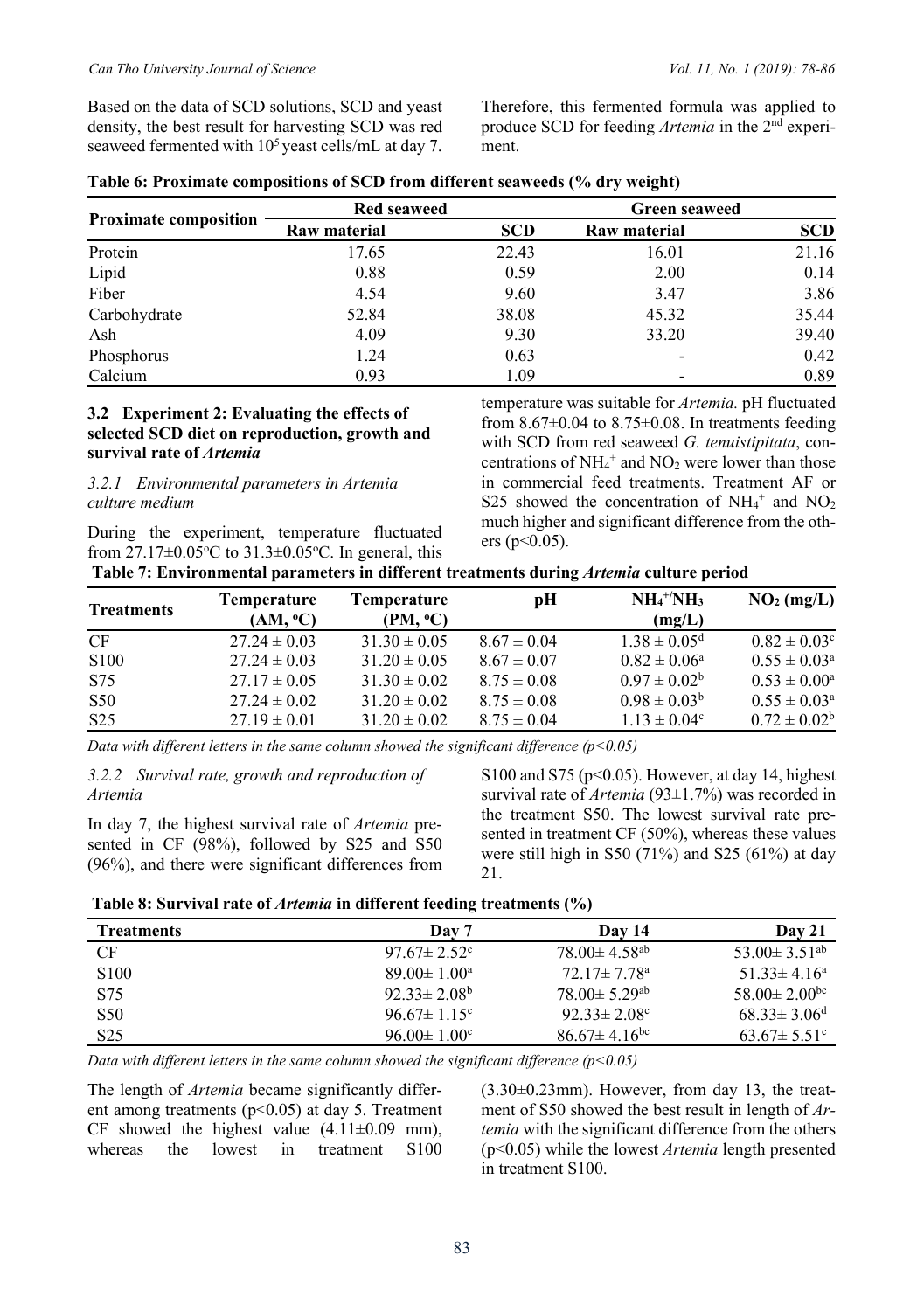|             | <b>Feeding treatments</b>     |                               |                               |                               |                               |  |
|-------------|-------------------------------|-------------------------------|-------------------------------|-------------------------------|-------------------------------|--|
| Culture day | CF                            | <b>S100</b>                   | S75                           | <b>S50</b>                    | S <sub>25</sub>               |  |
|             | $0.45 \pm 0.00^{\text{a}}$    | $0.46 \pm 0.00^{\circ}$       | $0.45 \pm 0.00^{\circ}$       | $0.45 \pm 0.00^{\circ}$       | $0.45 \pm 0.00^{\text{a}}$    |  |
| 5           | $4.11 \pm 0.09$ <sup>d</sup>  | $3.30\pm0.23^{\rm a}$         | $3.40 \pm 0.08$ <sup>ab</sup> | $3.65 \pm 0.02$ <sup>bc</sup> | $3.84 \pm 0.08$ <sup>c</sup>  |  |
| 9           | $6.05 \pm 0.10$ <sup>c</sup>  | $4.34 \pm 0.12^a$             | $4.50\pm0.10^{ab}$            | $4.80\pm0.17b$                | $5.72 \pm 0.24$ °             |  |
| 13          | $7.13 \pm 0.10$ <sup>ab</sup> | $6.93 \pm 0.06^{\rm a}$       | $7.10\pm0.13^{ab}$            | $7.45 \pm 0.06$ <sup>c</sup>  | $7.23 \pm 0.04^b$             |  |
| 17          | $7.58 \pm 0.07$ <sup>a</sup>  | $7.60 \pm 0.06$ <sup>ab</sup> | $7.76 \pm 0.04^{\rm b}$       | $7.90 \pm 0.06$ <sup>c</sup>  | $7.76 \pm 0.09^b$             |  |
| 21          | $7.68 \pm 0.05^{\text{a}}$    | $7.70 \pm 0.06$ <sup>ab</sup> | $7.85 \pm 0.04^b$             | $8.40 \pm 0.10$ <sup>c</sup>  | $7.80 \pm 0.02$ <sup>ab</sup> |  |

| Table 9: Length of Artemia (mm) in different treatments during the experiment period |  |  |
|--------------------------------------------------------------------------------------|--|--|
|                                                                                      |  |  |

*Data with different letters in the same row showed the significant difference (p<0.05)*

After 21 days of culture, the highest matching rate was in CF treatment  $(20.5\pm1.25\%)$ , followed by S25 (18.5±4.77%), and the lowest one was in S100 (8.5±3.66). Length at the first match of *Artemia* was

highest in CF treatment (8.50±0.16 mm) and significantly different from others  $(p<0.05)$ . Furthermore, the S50 treatment also obtained the high result in growth  $(7.13\pm0.06$  mm at day 11) and reproduction of *Artemia*.

|                       | <b>Feeding treatments</b>  |                               |                               |                               |                               |                               |
|-----------------------|----------------------------|-------------------------------|-------------------------------|-------------------------------|-------------------------------|-------------------------------|
| <b>Parameters</b>     | CF                         | <b>S100</b>                   | S75                           | <b>S50</b>                    | <b>S25</b>                    | CF                            |
| Day of first match    |                            | 10                            | 13                            | 11                            |                               | 10                            |
| Matching rate $(\% )$ |                            | $20.50 \pm 1.25^b$            | $8.50 \pm 3.66^{\rm a}$       | $11.50 \pm 1.84$ <sup>a</sup> | $13.50 \pm 1.31^{ab}$         | $18.50 \pm 4.77$ <sup>b</sup> |
| Embryos/female        |                            | $73.00 \pm 0.57$ <sup>b</sup> | $40.00 \pm 1.37$ <sup>a</sup> | $75.00\pm3.14^b$              | $71.00 \pm 1.78$ <sup>b</sup> | $66.00 \pm 0.42$ <sup>b</sup> |
|                       | Female length Matching day | $8.50 \pm 0.16$ <sup>d</sup>  | $6.75 \pm 0.16^a$             | $6.75 \pm 0.06^{\text{a}}$    | $7.13 \pm 0.06^b$             | $7.63 \pm 0.06$ <sup>c</sup>  |
| (mm)                  | Day $21$                   | $8.70 \pm 0.05$ <sup>c</sup>  | $7.69 \pm 0.14$ <sup>a</sup>  | $7.60 \pm 0.12$ <sup>a</sup>  | $8.20 \pm 0.05^{\rm b}$       | $8.30 \pm 0.12^b$             |
| Male length           | Matching day               | $7.25 \pm 0.16^b$             | $5.75 \pm 0.12^a$             | $5.88 \pm 0.06^a$             | $6.00 \pm 0.16^a$             | $7.75 \pm 0.06$ c             |
| (mm)                  | Day $21$                   | $7.55 \pm 0.11$ <sup>d</sup>  | $6.70 \pm 0.14$ <sup>a</sup>  | $6.80 \pm 0.09^b$             | $7.20 \pm 0.09$ <sup>c</sup>  | $7.76 \pm 0.04$ <sup>e</sup>  |

*Data with different letters in the same row showed the significant difference (p<0.05)*

The average fecundity of female *Artemia* fluctuated from  $40\pm1.37$  to  $75\pm3.14$  offspring/brood. The treatments of CF, S25 or S50 showed the highest result and significant difference from the others  $(p<0.05)$ . These results showed that 100% CF could be the best diet for growth, maturation and reproduction of *Artemia*. However, the replacement by SCD from 25-50% in the diet also showed the similar results, and it meant that those diets probably fulfilled the nutritional requirements for *Artemia,* especially for maturation and reproduction stage.

## **4 DISCUSSIONS**

The maximum SCD density in this study was higher than the number of  $33.7 \pm 7.0 \times 10^4$  cells/mL in the study of Tanyaros and Chuseingjaw (2016). It was because of the difference in ratio of seaweed - water volume and method of harvesting SCD (4% w/v and sieved by 50  $\mu$ m mesh screen compared with 0.2% w/v and sieved by 20  $\mu$ m mesh screen of Tanyaros and Chuseingjaw, 2014). However, this result was lower than the result of Camacho *et al.* (2004) who obtained the number of  $3.0 \times 10^8$  cells/mL (SCD size from 2-20 µm). The difference caused by the authors used the ratio of 10% w/v while this study's ratio was 4% w/v. In addition, the authors harvested

SCD from 3 steps: hydration; treatment with acid, enzyme (endoglucanases and cellulase); and decomposition by microorganism (*Pseudoalteromonas espejiana and Vibrio* sp.). This study just added yeast (*S. cerevisiae*) for fermentation after shaking. Density of SCD in the research of Uchia and Murata (2002) was 5.8×107 from 5% seaweed *Undaria,* 3.5% NaCl, 0.5% enzyme cellulose, 109 cells/mL *Lactobacillus brevis*, 5.3×105 cells/mL *Debaryomyces hansenii* and 1.2×107 cells/mL *Candida* sp. (after 6 days fermentation in  $20^{\circ}$ C). The density was similar to that of red seaweed fermented treatment with  $10<sup>4</sup>$  yeast cells/mL in this study.

After fermentation, the protein contents increased in both SCD products from red (17.65 to 22.34%) and green seaweed (16.01 to 21.16%). Felix and Pradeepa (2011; 2012) found that crude protein in SCD product can reach up to 35%, and it was higher than protein content in this study. The seaweed species and also the procedures to prepare SCD might affect the protein contents in harvested products. In addition, protein in yeast cells might play a role in increasing protein of SCD. The study of Ebrahim and Abou-seif (2008) showed that *S. cerevisiae* reached up to 42.03% crude protein. Percentage of crude protein varied among yeast products and ranged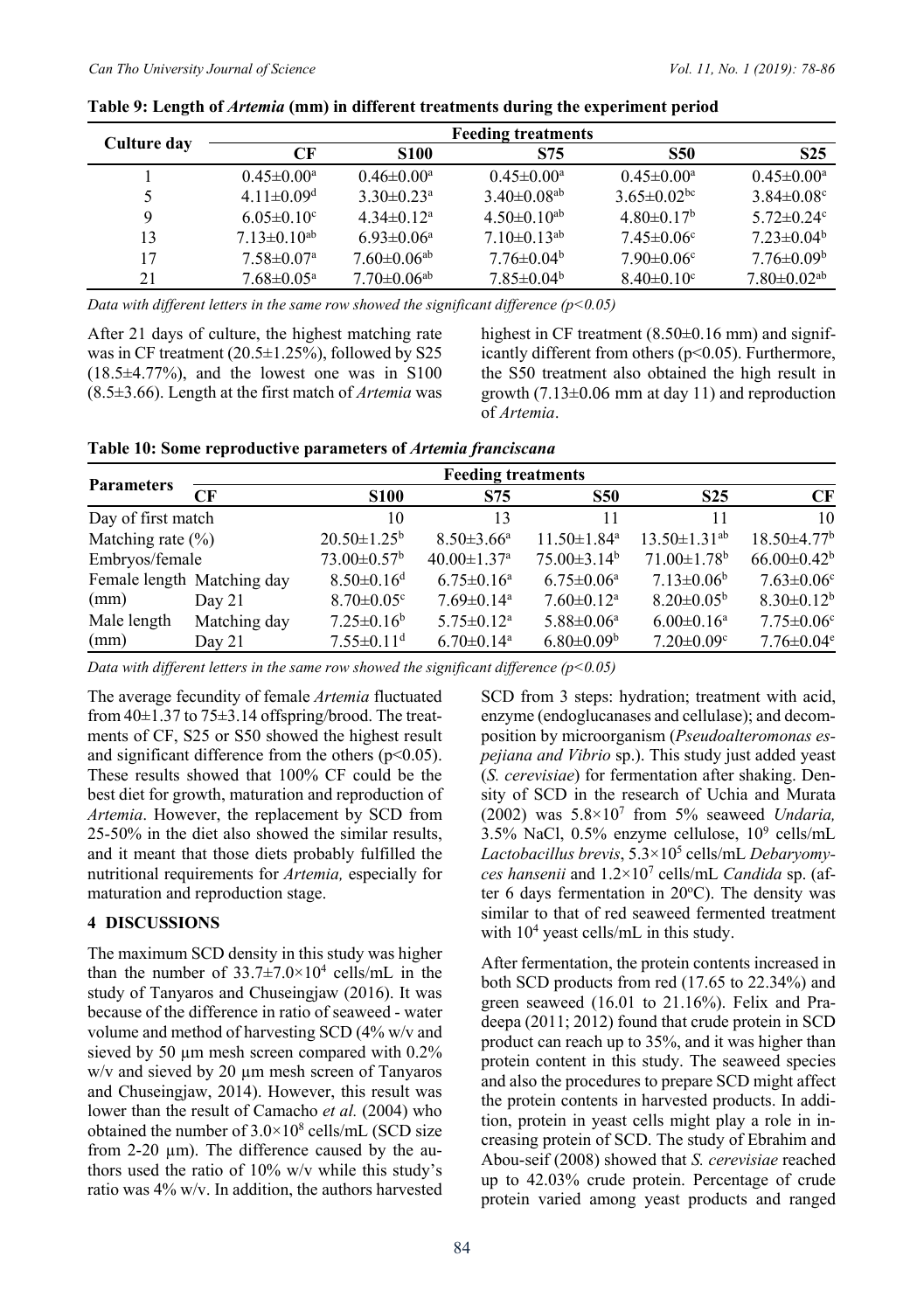from 38.8% in *Candida boidinii* to 67.8% in *Candida lipolytica* (Shulz and Oslage, 1976). On the other hand, Uchida *et al*. (1997) suggested that the protein content of the SCD from *Ulva fronds* was approximately doubled by the attachment of bacteria, suggesting the enhanced *Artemia* growth is attributable to the combined effect of the SCD and the bacteria. In the present study, the total bacteria count in SCD solutions was not determined; however, it could be considered as supplementation food sources for *Artemia*.

Temperature was one of the most important factors that directly affected growth and reproduction of *Artemia*; however, the temperature in this study was in the suitable range for *A. franciscana*. For *A. franciscana* Vinh Chau strain, they can grow well in temperature ranging from 22-35°C. Nguyen Van Hoa et *al.* (2007) mentioned that if water temperature was low (≤ 20°C), *Artemia* presented slow growth or mortality, and very high temperature  $(>36^{\circ}C)$  might cause heavy mortality, reduce reproduction and slow recover population. In this study, pH was also in suitable range for *Artemia* as Nguyen Van Hoa *et al.* (2007) reported that *Artemia* Vinh Chau strain could grow well in pH range 7-9.

The length of *Artemia* reached highest value at day 13 in treatment S50 (7.45 mm); however, these values were lower than those in the study of Ngo Thi Thu Thao and Nguyen Huynh Anh Huy (2017). These authors reported the length of *Artemia* at day 14 (8.03  $\pm$  0.70 mm) when feeding 50% shrimp feed and 50% SCD from red seaweed fermented with bacteria *Lactobacillus*. On the other hand, the study of Nguyen Thi Kim Phuong and Nguyen Van Hoa (2013) showed that length of *Artemia* cultured with 50% shrimp feed and 50% *Chaetoceros* sp. at day 10 was 8.22±0.71mm. Overall, the increase in *Artemia*'s length in this study showed the pattern that at the first day, shrimp feed played an important role, and after that the replacement with SCD showed the effect of promoting the growth of this species. It is suggested that SCD diet could fulfill the requirement for growth performance of *Artemia* at the replacement proportions from 25 to 50%, and the application should be from the on-growing or pre-adult stage since the nutritional compositions of SCD was not enough for the requirement of *Artemia* at first stage of life cycle.

The highest survival rates of *A. franciscana* in treatment S50 at day 14 (93%) and day 21 (71%) were higher than that (61.1%) obtain at day 15 by Ngo Thi Thu Thao *et al*. (2015) when *Artemia* was fed with *Chaetoceros* sp. and supplementation with *B. subtilis*. Furthermore, the results in the present study was also higher than in the study of Ngo Thi Thu

Thao and Nguyen Huynh Anh Huy (2017) where the authors reported the survival rate of *Artemia* at 72% after 14-day culture with 50% SCD from *G. tenuistipitata* and 50% shrimp feed. It is suggested that the mixture diet with SCD from red seaweed and shrimp feed at the ratio 50:50 could be able to maintain the high survival rate of *Artemia* and promise the utilization in biomass culture for this species. The lowest survival rates of *Artemia* presented in treatment CF (50%), S100 (53%) or S75 (58%). The reasons for this issue might come from the accumulation of  $NO<sub>2</sub>$  and  $NH<sub>4</sub><sup>+</sup>$  and also the difference of nutritional contents in the diets. Dhont and Lavens (1996) reported that concentration of  $1.000$  mg/L NH<sub>4</sub><sup>+</sup> and  $320 \text{ mg/L}$  NO<sub>2</sub> did not affect growth and survival rate of *Artemia* larvae. Although the exchange of 30% water was conducted every 3 days, limited water volume and high concentration of  $NO_2$  and  $NH_4^+$ might strongly affect survival rate in limited culture space and also in ongrowing stage of *Artemia.*

After 21 days of culture, the highest matching rate was in CF treatment (20.5 %) followed by S25 (18.5 %). These results were lower than the number of 37.58 % in the study of Ngo Thi Thu Thao and Nguyen Thi Ngoan (2014) when authors fed *Artemia* with *Chaetoceros* algae; however, it was higher the number that Ngo Thi Thu Thao Thao and Nguyen Huynh Anh Huy (2017) reported at day 14 (10.3%) when feeding *Artemia* with shrimp feed and SCD fermented with *Lactobacillus* at the ratio of 50:50. Probably, the experiment period was lasted longer in the present study compared to the previous study, and it could increase the matching rate of *Artemia*. Results of the length of female and male of *Artemia* at the matching and after several molting cycles showed that the diet with SCD replacement could obtained the results somewhat similar to the results of shrimp feed. Especially, the fecundity of *Artemia* at day 21 in SCD diets showed that with suitable replacement proportions SCD diet can be applied for growing *Artemia*. However, further studies need to be conducted to improve the nutritional values of SCD to find the suitable replacement in the diet and also which the life stage of cultured species should be applied for feeding.

#### **5 CONCLUSIONS AND RECOMMENDATIONS**

#### **5.1 Conclusions**

The supplementation of  $10<sup>5</sup>$  yeast cells/mL in the fermentation of red seaweed (*Gracillaria tenuistipitata*) showed the best result in SCD yield and proximate compositions.

The diet with 50% SCD from *Gracillaria tenuistipitata* and 50% shrimp feed showed the best result in